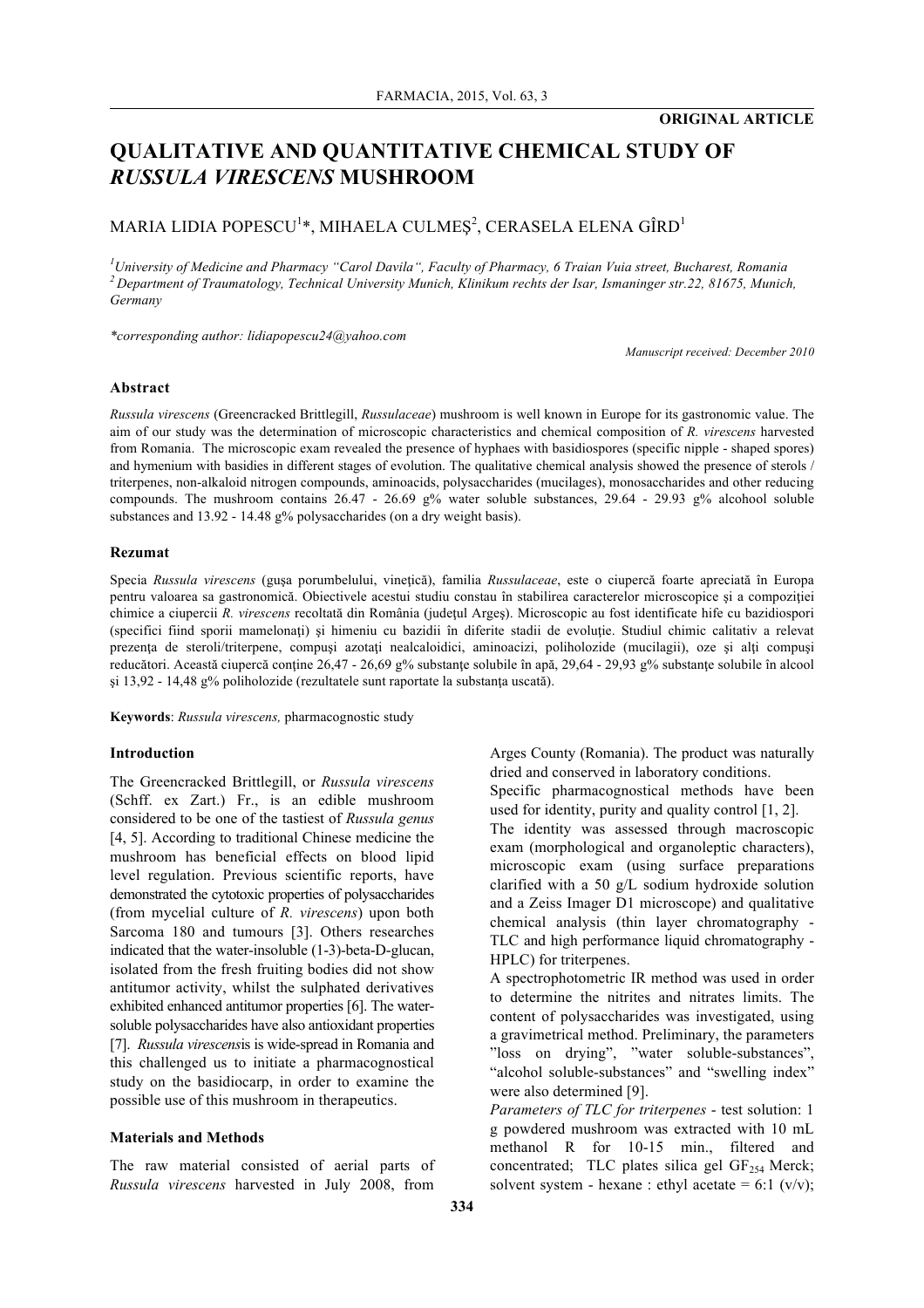reference substances (Sigma; 0.1% in methanol): oleanolic acid, betulin; detection: spraying with phosphomolybdic acid 10 g / 100 mL. The chromatogram was observed in UV light ( $\lambda = 366$ ) nm).

*Parameters of HPLC for triterpenes* - a HPLC Agilent 1200 equipment was used, consisting of a quaternary pump G1311A with degasificator, a detector (DAD)G1311A and a BDS Hypersil column (150 x 4.6 mm ID, 3  $\mu$ m particles), with a guard-column C18 (column temperature was 25°C; wave lentgh detector  $\lambda = 215 \pm 4$  nm; flow: 1 mL/min; injection volume: 5  $\mu$ L). The mobile phase consisted of phosphoric acid solution pH 3 (solvent A) and acetonitrile (solvent B); the ratio solvent A : solvent B was 15 : 85. The sample was prepared by refluxing the mushroom with methanol for 60 min. Oleanolic acid, ursolic acid and betulin (Sigma-Aldrich, Germany) were used as references. The methanolic extract analysis was performed at two time points: 1) immediately and 2) after 48 hours after preparation.

*Parameters of IR study*: a Tensor 27 FT-IR Bruker spectrometer; the KBr disk method  $(3 \text{ mg})$ potassium bromide and 1.5 mg dried fruiting bodies of *R. virescens*) [8].

*Statistical analysis.* Statistical significance of differences between the individual treatments was evaluated by one-way ANOVA with Kruskal-Wallis post-test or Dunnett's post-test (Prism 5.01, GraphPad Software, San Diego, USA). Data are means  $\pm$  SEM of at least three independent experiments.

## **Results and Discussion**

The macroscopic examination (Figure 1) confirmed the identity of the raw material.



**Figure 1.** *Russula virescens* (original photos)

The microscopic exam showed the presence of: mycelium with multicellular and articulated hyphaes, basidies with nipple - shaped basidiospores and hymenium with basidies in different stages of evolution (Figure 2).

The following compounds were identified in the extractive solutions, by specific chemical reactions: sterols / triterpenes (in apolar solution), sterols /

triterpenes and non-alkaloid nitrogen compounds (in alcoholic solution), polysaccharides (mucilages), aminoacids, monosaccharides and other reducing compounds (in aqueosus solution). The scientific literature also mentions these active principles in *Russula* and other mushrooms [4, 6].



**Figure 2.** Hyphaes and basidiospores of *Russula virescens*

The TLC chromatogram (Figure 3) showed the presence of three spots, with a dark blue color (after spraying with the phosphomolybdic acid reagent) corresponding to compounds with triterpenic behaviour. Nevertheless, none of the  $R_f$  values corresponded to that of the standards (oleanolic acid, betulin).



TLC chromatogram of triterpenes from *Russula virescens* after spraying with phosphomolybdic acid. A) methanol extract; B) oleanolic acid; C) botulin.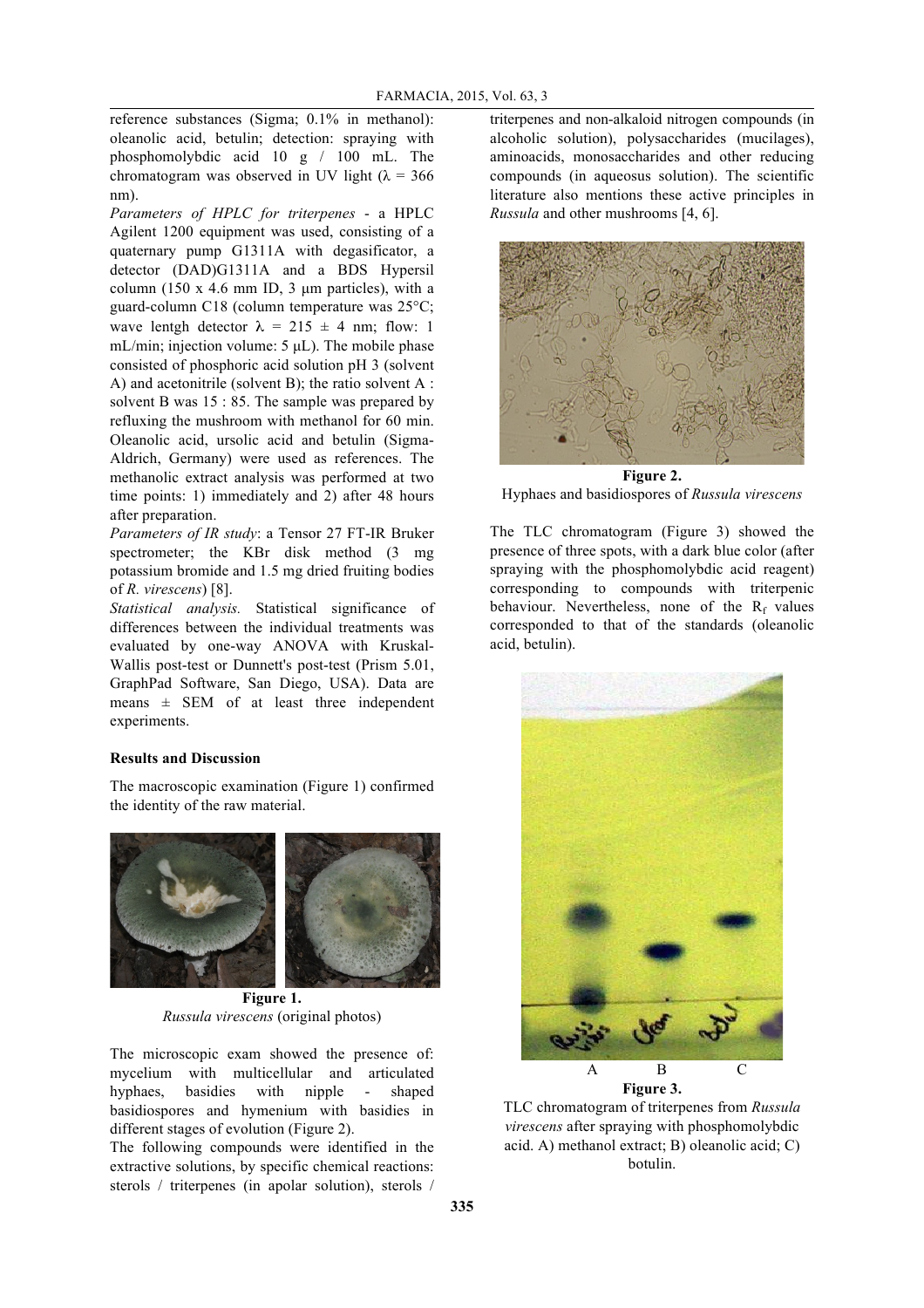The HPLC analysis (Figure 4) of the methanolic extract (immediately after preparation) showed the presence of 13 chromatographic peaks. However their retention times  $(T_R)$  were different from that of reference substances (oleanolic acid  $T_R = 7.607$  min., ursolic acid  $T_R = 8.005$  min. and betulin  $T_R = 8.252$  min.). The HPLC chromatogram of the methanolic extract (analysed after 48 hours from preparation) contains only 8 peaks (Figure 5). Compounds with the

following  $T_R$  values: 1.315 min., 1.431 min., 4.138 min., 5.193 min, 8.344 min and 9.165 min. are not found any more in the extract after 48 hours. Additionally one can note the presence of a new compound with  $T_R = 1.264$  min.

Based on these results, we concluded that some compounds of the extract are not stable in the extraction solvent (methanol).



HPLC chromatogram of *Russula virescens* methanolic extract, immediately after preparation



**Figure 5.**

HPLC chromatogram of *Russula virescens* methanolic extract, 48 hours after preparation

The infrared spectra analysis bands (range of 4000 - 500 cm-1 ) of *R. virescens* dried fruiting bodies (Figure 6) didn't show the presence of nitrites and nitrates. Due to our results, we assume that the mushrooms were collected from a non-polluted area.

The results of the quantitative chemical analysis (calculated with reference to the dried drug) are presented in Table I. The highest content of soluble substances was obtained in alcohol. The polysaccharides content was rather high.